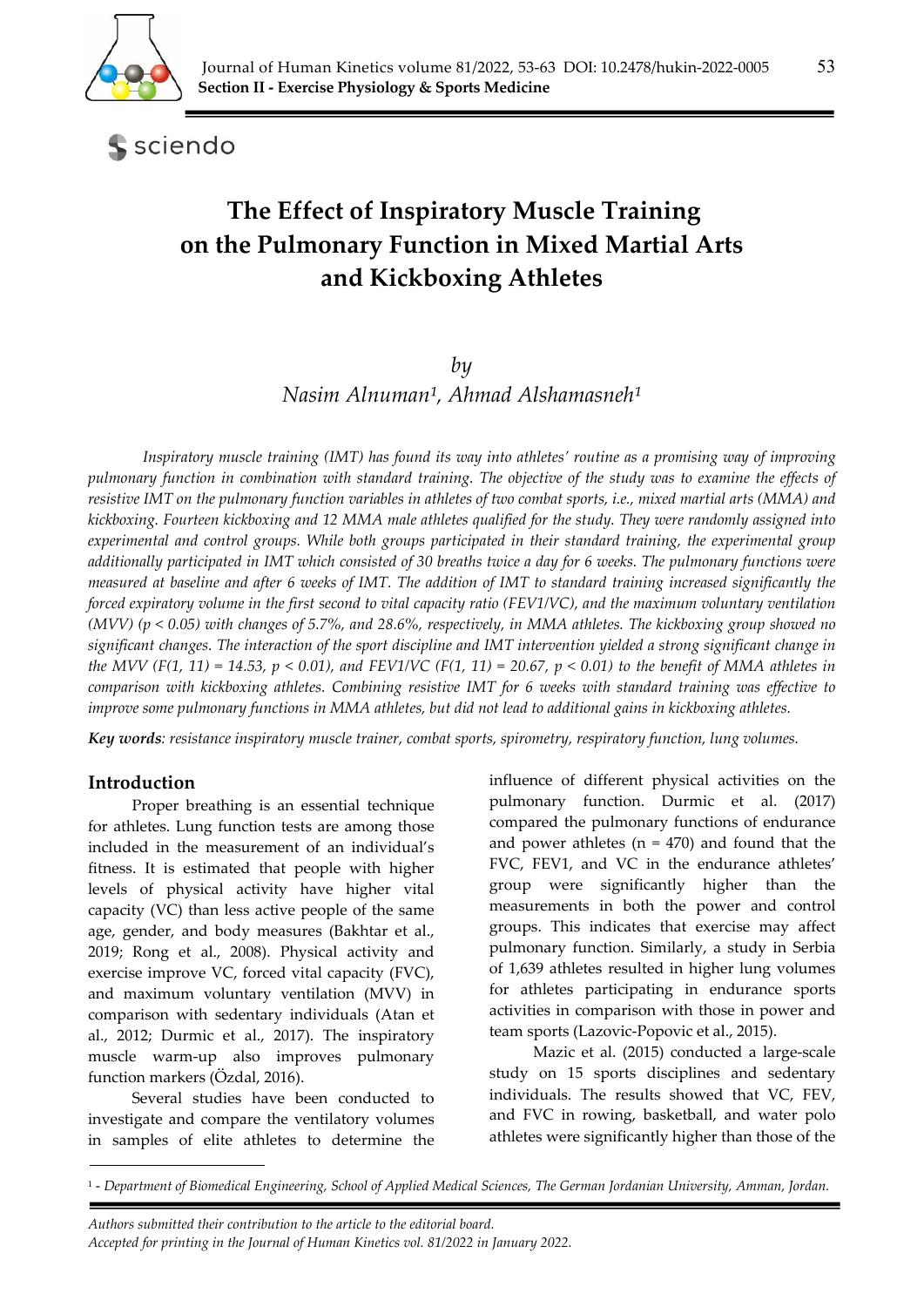control group. These differences were not recorded in other sports considered in the study, and the researchers suggested that the training type used in these sports could have potential for improving respiratory function.

Inspiratory muscle training (IMT) consists of a series of specific breathing and other exercises which aim to improve the function of respiratory muscles. IMT was used mainly in the field of pulmonary rehabilitation (Beaumont et al., 2015; Elbouhy et al., 2014), but recently found its way to athletes in various sports. However, the benefits of IMT for exercise performance and pulmonary function variables are highly controversial, and the results of previous research vary. HajGhanbari et al. (2013) in their review and meta-analysis based on 21 research studies, highlighted a significant positive influence of respiratory muscle training (RMT) on performance of some athletes and incremental increases in inspiratory muscle strength, endurance, and MVV in favor of IMT/RMT. Romer et al. (2003) further reported improvements in inspiratory muscle function measured by pressure and flow; however, they reported a small, but significant reduction in the inspiratory muscle function after a detraining period, as well as maintenance of the initial increase in function when IMT continued, even at lower training frequency. However, the review by Karsten et al. (2018) based on 25 papers reveled a significant improvement in sport performance and inspiratory muscle strength due to IMT with linear workload devices (IMT-linear), but with no influence on pulmonary function markers.

Studies of IMT influence on pulmonary function vary based on the sport type. In a study of fin-swimmers (n = 20) a significant improvement was reported in performance based on the apnoe max test and in respiratory muscle strength, combined with improvements in the ventilatory variables, but these improvements were not statistically significant (Vašícková et al., 2017). IMT influence on pulmonary function in disabled swimmers showed a significant increase in ventilatory function and respiratory muscle strength (Okrzymowska et al., 2019). Rożek-Piechura et al. (2020) reported a significant improvement in most of the lung ventilation variables and respiratory muscle strength in longdistance runners after 8 weeks of IMT using a POWERbreathe device; however, using a

Threshold device, only the vital capacity improved significantly.

Mackala et al. (2019) investigated the IMT impact on performance of eight young soccer players and a control group of the same size, and the results showed positive significant impact on expiratory muscle strength and FVC over a period of 8 weeks. Lomax et al. (2011) reported increased performance and inspiratory muscle pressure in soccer players when combining the inspiratory muscle warm-up and IMT rather than considering each factor alone. In cyclists, enhanced performance was also reported after IMT, leading to faster simulated 40 km time trials by 4.6% in comparison with a placebo group (Romer et al., 2002).

IMT devices are widely used in training and have found their way into many research projects and training programs. They vary in their concept of work, mainly differing in their pressure threshold, endurance, and flow resistance (Menzes et al., 2018). In a study using pressure-threshold devices (Powerbreathe, UK), the investigated rowers' performance and inspiratory muscle strength improved significantly in comparison with a placebo group, revealing the importance of IMT in the studied group under the test conditions (Volianitis et al., 2001).

In a study using a resistive IMT device (Ultrabreathe lung trainer) intended to improve physical fitness of military and law enforcement personnel, the military force participants  $(n = 17)$ showed no significant differences in the pulmonary function tests and endurance performance after 6 weeks of intensive training (Sperlich et al., 2009).

Inspiratory muscle training results in strengthening the neck and upper chest muscles, also increasing the diaphragm's thickness after training, which has been reported to lead to the improved lung ventilation (Enright et al., 2004). Many studies have been conducted on IMT and its effect on respiratory function, as shown previously, and while some resulted in no changes in the pulmonary function, others yielded significant changes. However, most studies concentrated on endurance athletes, such as swimmers, rowers, and cyclists, while fewer investigations have been conducted so far on dynamic and combat sport athletes. Hence, this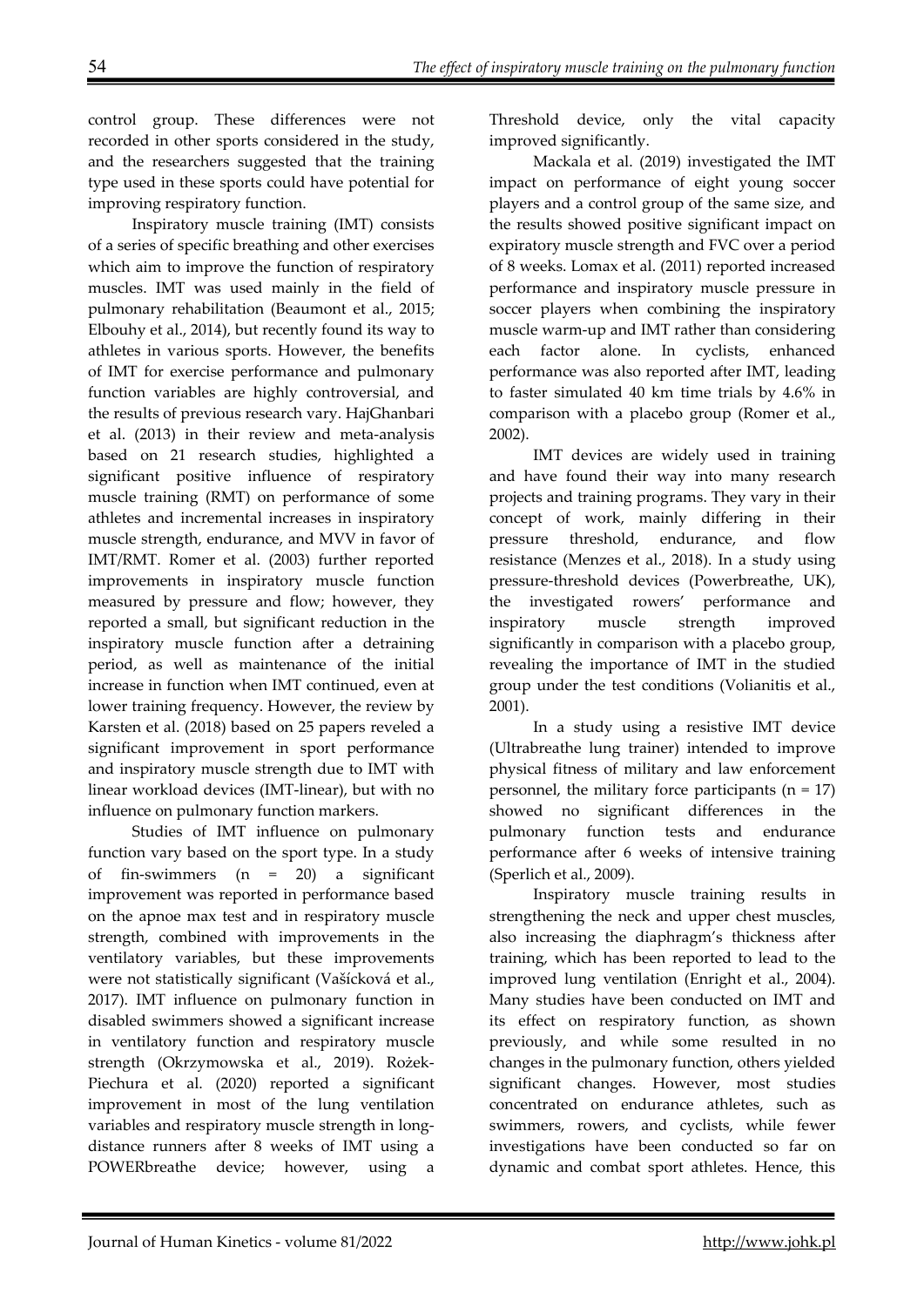study investigated whether six weeks of IMT in addition to a standard training program would improve the pulmonary function of athletes in combat sports. The current study examined the effects of adding resistive IMT to standard training in two groups of elite mixed martial arts (MMA) and kickboxing athletes, and in an agematched control group. It assesses and compares measured ventilatory volumes (FVC), VC, forced expiratory volume in the first second (FEV1), peak expiratory flow (PEF), MVV, and FEV1/VC ratio.

# **Methods**

### *Participants*

A total of 28 male competitive athletes from two combat sports (14 kickboxers and 14 MMA athletes) were selected for this study. The recruitment was made from four clubs (two MMA and two kickboxing clubs) whose members participated in elite MMA and kickboxing matches. A systematic sampling approach from lists of members' names arranged alphabetically was chosen. The exclusion criteria were as follows: history of respiratory complaints or cardiopulmonary diseases, smoking (selfreported), use of medications during the test period, and less than 4 years of training experience or training break of more than 4 months within that period. Two of the MMA athletes were excluded because they did not meet the inclusion criteria. The included 26 athletes' average age was 22.7 years  $\pm$  4.3. None of the participants had experience with IMT prior to the experiment. Each of the two groups was further randomly divided equally into two subgroups (a control group (CG) performing the standard training program with no IMT and an experimental group (EG) additionally performing IMT on resistive IMT devices), with seven athletes for each of the kickboxing subgroups and six athletes for each of the MMA subgroups. The average age, body mass and height by group are shown in Table 1.

All participants received a full explanation of the experimental procedure and the required tests. The 26 athletes provided written informed consent before the experiment and were notified that they could withdraw from the study whenever they wished. All procedures were conducted in accordance with the Declaration of Helsinki. All the study procedures received ethical clearance (REC/2/2020) from the research ethics committee at the German-Jordanian University.

#### *Measures*

The tests were performed before the athletes' training sessions at their training site. All athletes were familiarized with the test procedure and were instructed not to eat for at least 2 hours before the testing session. The initial test was completed in September, when athletes were in their standard preparation phase for the upcoming spring/summer competition season, training five to six days per week. The same test was repeated after the 6 weeks of IMT for both control and experimental groups. The spirometry measurements were performed according to ATS/ERS recommendations (Miller et al., 2005), in a comfortable temperature between 18 and 23°C, and with two-minute rest intervals between the test repetitions. Measurements were performed using the Pony FX, Class II, manufactured by COSMED, Italy. The system was calibrated before the test with a precision 3-L calibration syringe. The test was performed with participants holding the spirometer in one hand and the nose clip in place.

The following measurements were included and analyzed as absolute value and as the percentage of the predicted values: VC (l), FVC (1), FEV1 (1), PEF  $(l/s)$ , and MVV  $(l/min)$ . The predicted values were calculated based on gender, age, and body height (Quanjer et al., 1993).

### *Inspiratory Muscle Training*

IMT was performed twice a day, seven days a week, for six weeks. The first training session was in the morning, between 7:00 and 9:30 a.m., and the second session was in the evening, around 7:00 p.m., and each session included 30 breaths. The commercially available Ultrabreathe resistance-based respiratory muscle trainer (Tangent Healthcare Ltd., UK) was used by the experimental group. Athletes were asked to maintain their standard training program and not to participate in any other physical activities during the study. The standard training program included training five to six sessions weekly. The first IMT sessions were done under supervision in the sport clubs where participants were members. Each participant was asked to inhale quickly and fully and then to exhale slowly and for a long period. The device was adjusted for each athlete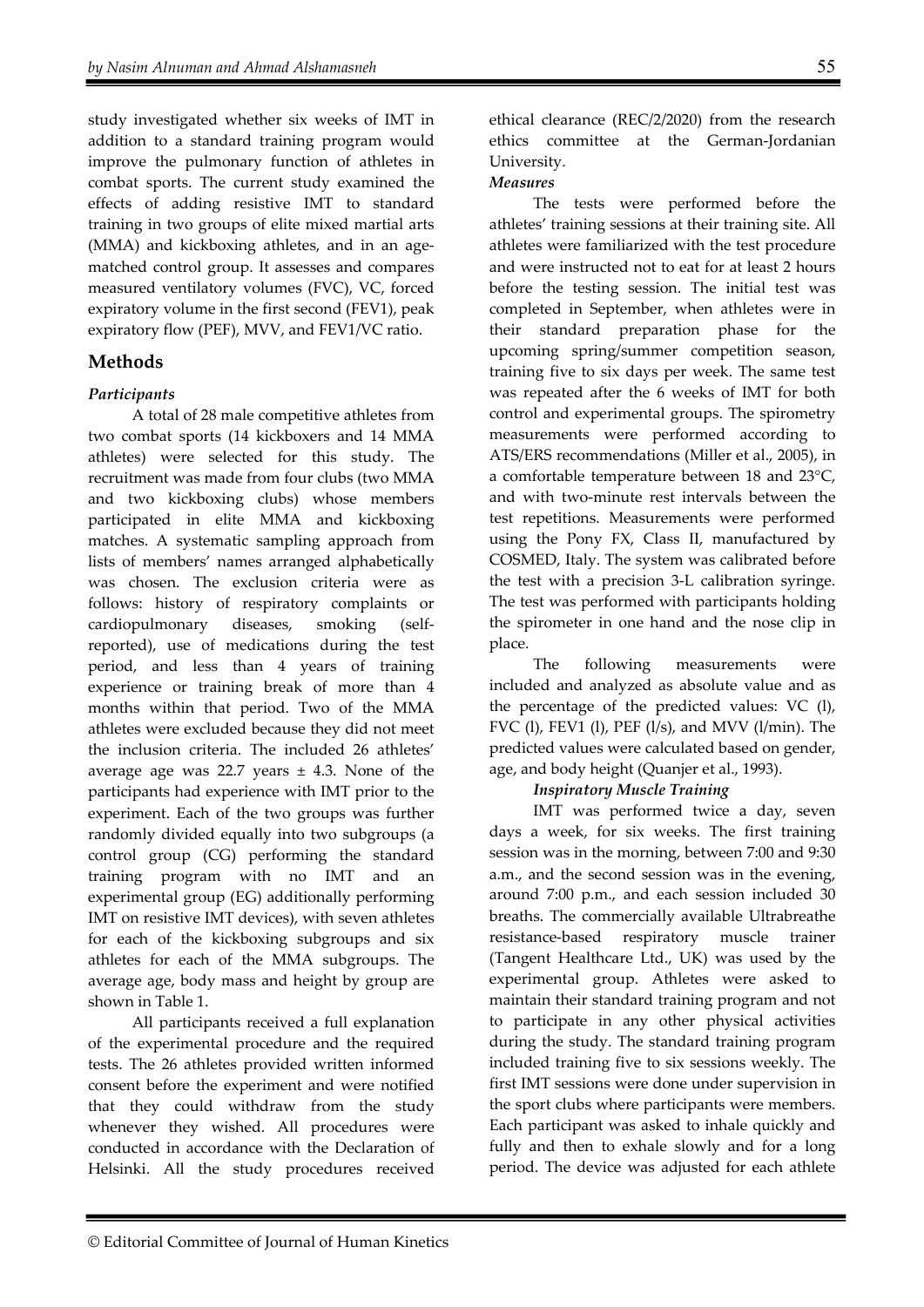individually by rotating the adjustment sleeve and increasing resistance until the participant was just able to finish the required 30 breaths in approximately 3 minutes, approaching maximum fatigue. Participants in the experimental group were asked to perform the remaining training sessions at home, to fill in a training diary to follow up, and to increase resistance on the device every few days, making sure they did not experience any discomfort or pain. Each athlete performed training on a personal device in a standing position.

During the six weeks, all participants in the EG and CG followed their standard training programs, and the study was conducted over a period free from any athletic competitions.

## *Statistical Analysis*

The values measured in the test were described using the mean and standard deviation (SD), the comparison between particular groups was performed using an unpaired t-test, and the before and after measurements were compared using a paired t-test. All statistical tests used a two-sided *p*-value of 0.05 as a threshold for statistical significance. For the comparison between the different groups, a two-way analysis of variance (ANOVA) with repeated measures on one factor was used with two groups (experimental and control) and training effect (before and after IMT). The statistical toolbox in the MATLAB (2019) software was used for the evaluation.

# **Results**

### *Comparison between MMA and Kickboxing Athletes before Intervention*

The demographic and anthropometric data in Table 1 shows that MMA athletes had significantly higher body mass in comparison with kickboxing athletes ( $p < 0.05$ ). However, no significant differences emerged for age, body height, and BMI between MMA and kickboxing athletes. Table 1 shows the results of the pulmonary function measurements (VC, FVC, FEV1, PEF, FEV1/VCx100, and MVV) in the two groups of kickboxing  $(n = 14)$  and MMA  $(n = 12)$ before the IMT sessions regardless of their subgroup as control or experimental. The VC and FVC in the MMA group  $(5.30 \pm 0.42)$  L and  $4.99 \pm 0.42$ 0.40 L, respectively) were significantly higher (*p* < 0.05) than in the kickboxing group  $(4.98 \pm 0.30)$  L

and  $4.71 \pm 0.26$  L, respectively). When analyzing the differences in the pulmonary function measures between kickboxing and MMA athletes as a percentage of the predicted respiratory values, given that the predicted values used in the percentages were calculated based on gender, age, and body height of each athlete and using the formulas from Quanjer et al. (1993), no significant differences were noticed.

### *Effect of IMT on Kickboxing Athletes*

The baseline characteristics of the kickboxing athletes can be seen in Table 2. The age and anthropometric variables showed no significant differences between the experimental and control group  $(p > 0.05)$ , which indicates their comparability.

Changes in the respiratory functional variables for kickboxing athletes can be seen in Table 3, along with the mean values and the corresponding standard deviations. A paired ttest was used for the comparison within each group before and after training. The *p*-values show that both the control and experimental groups had no significant changes after the training period.

A further comparison was done between the four groups of kickboxing athletes using a two-way ANOVA with repeated measures on one factor (the time effect factor) with training group (two levels, experimental and control) and time effect (two levels, before and after the IMT intervention). The results show a significant difference between the control and experimental groups in the MVV measure  $(F(1, 12) = 4.82, p =$ 0.049). The PEF measure increased significantly  $(F(1,12) = 9.16, p = 0.011)$  after the training period by 8.4%. However, this change cannot be related to the IMT sessions alone since it occurred while considering both the control and experimental groups together.

### *Effect of IMT on MMA Athletes*

Table 2 shows the baseline characteristics of MMA athletes. It was noticed that body height in the control group was significantly higher  $(p <$ 0.05) than in the experimental group by 4.6%. The age and the other anthropometric variables were comparable with no significant differences between the experimental and control group (*p* > 0.05).

Table 4 shows MMA athletes' results before and after IMT. The control group showed no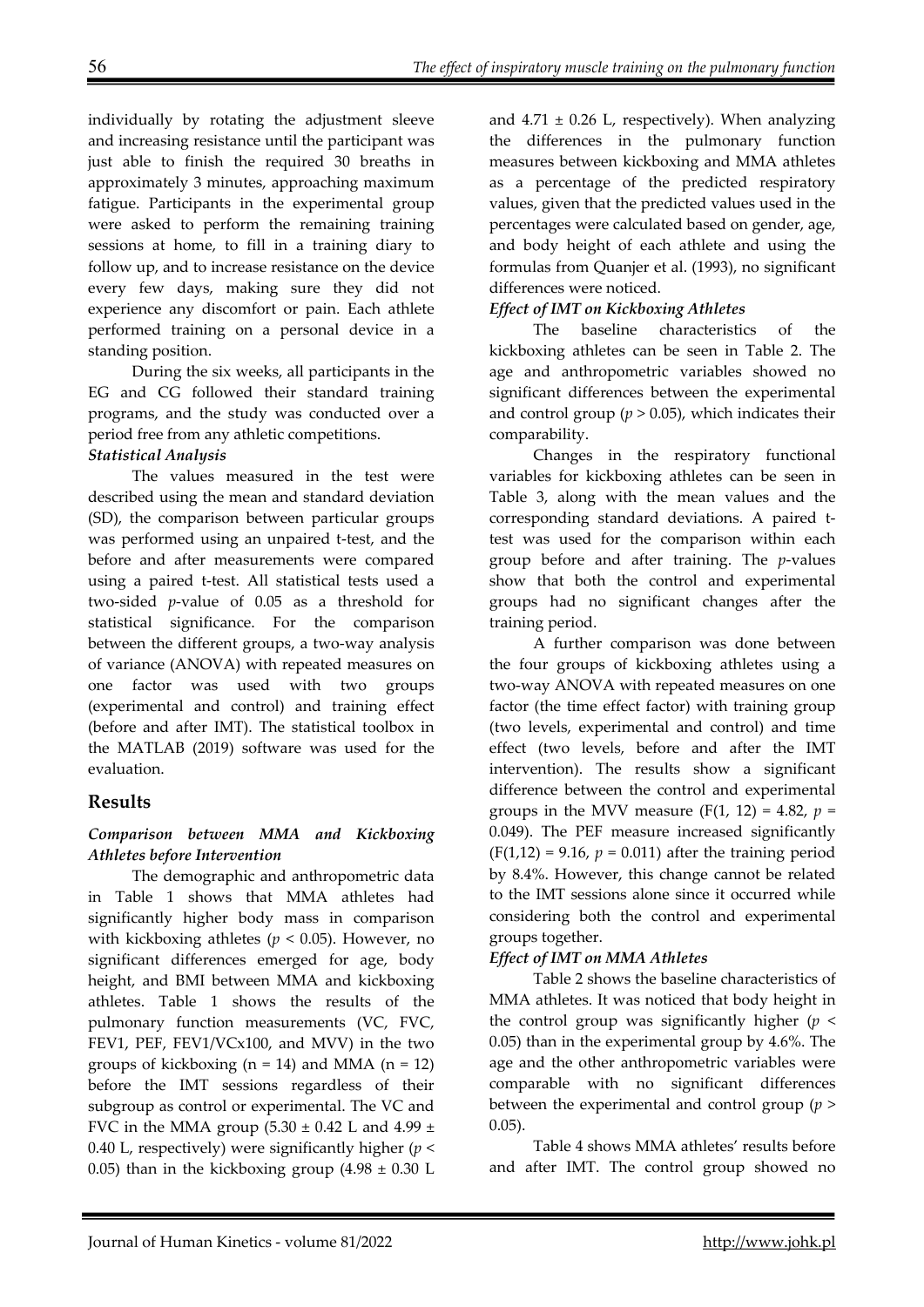differences before and after the 6-week period of the experiment, and most of the readings were similar, with only small variations. A significant change was recorded in the experimental group for both the FEV1 ( $p = 0.038$ ) and the FEV1/VC ratio ( $p = 0.044$ ) after IMT. The changes were  $4.2\%$ in the FEV1 and 5.7% in the FEV1/VC ratio. The MVV showed a strongly significant (*p* = 0.005) increase (28.6%) after training.

A further comparison was done between the four groups of MMA athletes using a two-way ANOVA with repeated measures on one factor with two training groups (experimental and control) and time effect (before and after the IMT intervention). The results show a significant difference (9.3%) between the control and experimental groups in the FEV1 value  $(F(1, 10) =$ 11.45,  $p = 0.003$ ), and a significant difference (6.6%) in the PEF value (F(1,10) = 6.55,  $p = 0.028$ ) between the control and the experimental group. The FEV1/VC ratio and the MVV both changed significantly (F(1, 10) = 5.18,  $p = 0.034$ , and F (1, 10)  $= 9.31$ ,  $p = 0.012$ , respectively) due the interaction

between the IMT intervention over the time and the two training groups.

*Effect of IMT on MMA Vs. Kickboxing Athletes* 

Even though the previous comparisons showed changes in the pulmonary function within each sport discipline for both control and experimental groups, investigating the main effect of IMT intervention on the experimental kickboxing and MMA groups showed a significant increase (4.6%) in the PEF values  $(F(1,11) = 5.92, p = 0.033)$ , but no changes were noticed in the rest of the measured pulmonary functions. The effect of the sport discipline on the pulmonary function yielded significantly higher values for the VC, FVC, and FEV1 in the MMA experimental group in comparison with the kickboxing experimental group ((F(1, 11) = 8.50, *p* = 0.014, F(1, 11) = 8.53, *p* = 0.014, and F(1,11) = 5.54,  $p = 0.038$ , respectively); and the differences were 8.3%, 8.8%, and 7.2%, respectively. The interaction of the sport discipline and the IMT intervention yielded a strongly significant change in two variables, the MVV (F(1, 11) = 14.53, *p* < 0.01), and FEV1/VC (F(1, 11) = 20.67, *p* < 0.01).

**Table 1** 

|                            | Kickboxing (n=14) |          |       | $MMA$ (n=12) |       |       | $p$ -value |
|----------------------------|-------------------|----------|-------|--------------|-------|-------|------------|
| Variable                   | Mean              | 土        | SD    | Mean         | $\pm$ | SD    |            |
| Age (years)                | 22.9              | $_{\pm}$ | 5.5   | 22.6         | $\pm$ | 2.0   | 0.871      |
| Body mass (kg)             | 67.9              | $_{\pm}$ | 8.6   | 76.9         | $\pm$ | 8.4   | 0.013      |
| Body height (cm)           | 174.6             | $_{\pm}$ | 8.6   | 178.8        | $\pm$ | 6.8   | 0.179      |
| $BMI$ (kg/m <sup>2</sup> ) | 22.2              | ±.       | 2.0   | 24.1         | ±     | 2.8   | 0.074      |
| VC(L)                      | 4.98              | $\pm$    | 0.30  | 5.30         | ±     | 0.42  | 0.034      |
| VC(%)                      | 88.42             | 土        | 9.61  | 94.54        | ±     | 7.10  | 0.880      |
| FVC(L)                     | 4.71              | 土        | 0.26  | 4.99         | ±     | 0.40  | 0.047      |
| $FVC$ $%$                  | 93.13             | 土        | 9.04  | 93.19        | ±     | 7.32  | 0.984      |
| FEV1(L)                    | 4.34              | ±        | 0.19  | 4.45         | ±     | 0.44  | 0.435      |
| FEV1 $(\% )$               | 100.55            | ±        | 6.35  | 98.06        | ±     | 9.17  | 0.423      |
| FEV1/VC                    | 87.44             | ±        | 5.51  | 83.92        | ±     | 4.70  | 0.095      |
| FEV1/VC $(\%)$             | 108.21            | ±        | 6.59  | 105.34       | ±     | 7.04  | 0.295      |
| PEF(L/s)                   | 10.32             | 土        | 0.52  | 10.58        | ±     | 0.57  | 0.236      |
| PEF $(\% )$                | 104.91            | 土        | 7.57  | 104.30       | ±     | 5.36  | 0.817      |
| MVV (L/min)                | 146.19            | ±        | 20.98 | 130.47       | ±     | 21.14 | 0.070      |
| MV (%)                     | 105.43            | ±        | 20.51 | 89.26        | ±     | 19.99 | 0.054      |

| Descriptive statistics for both groups of athletes and a comparison of respiratory variables as absolute values |  |
|-----------------------------------------------------------------------------------------------------------------|--|
| and ac newcantages of the predicted once hetereen kickhoxing and MMA athletec hetere IMT                        |  |

*Abbreviations: BMI-body mass index, VC-vital capacity, FVC-forced vital capacity,* 

*FEV1-forced expiratory volume in the first second,* 

*PEF-peak expiratory flow rate, MVV-maximal voluntary ventilation.*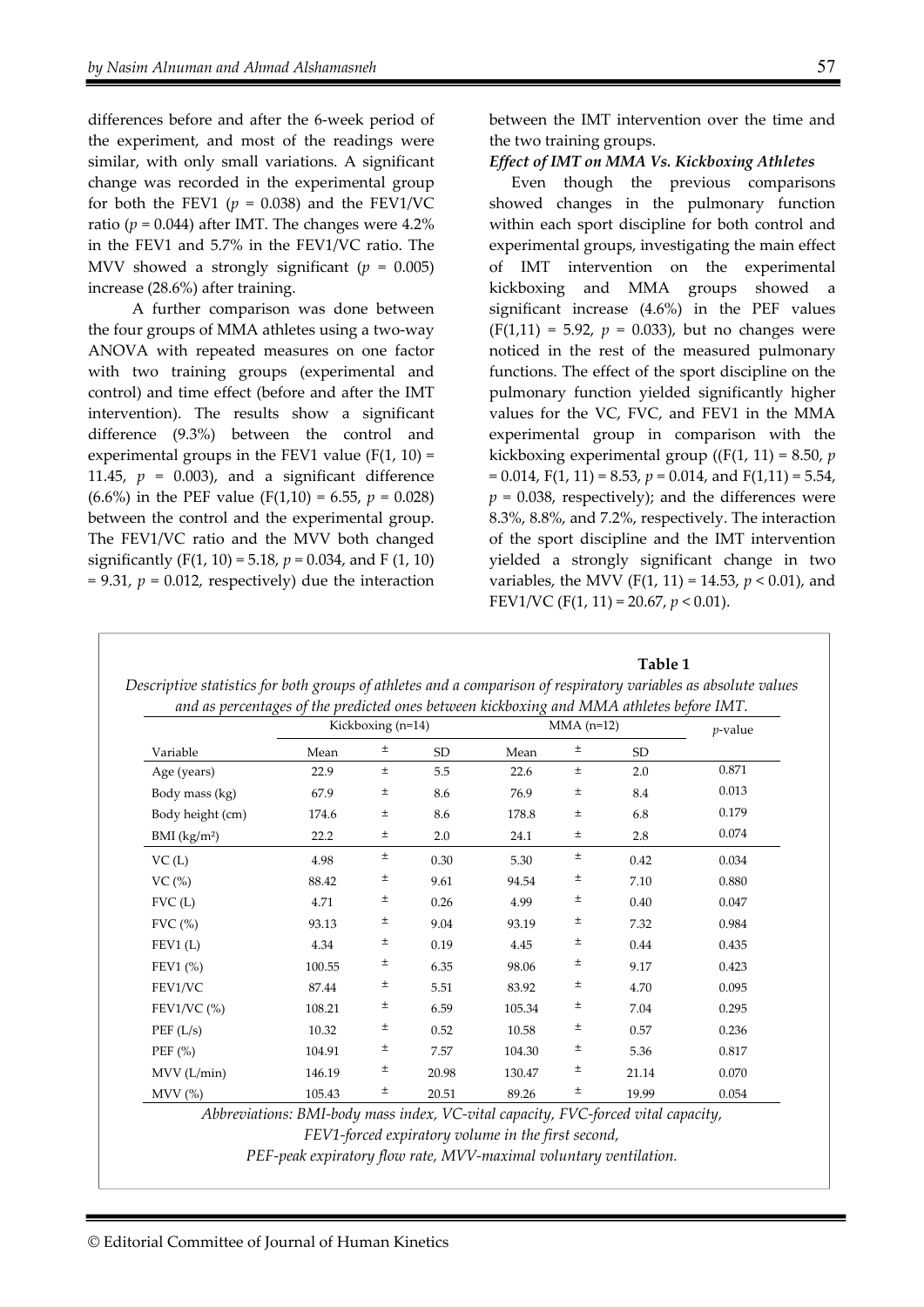| Athletes                   | Descriptive statistics for kickboxing and MMA experimental and control groups.<br>Kickboxing (n=14) |                 | <i>p</i> -value | $MMA$ (n=12)    |                 | <i>p</i> -value |
|----------------------------|-----------------------------------------------------------------------------------------------------|-----------------|-----------------|-----------------|-----------------|-----------------|
|                            | EG $(n=7)$                                                                                          | $CG (n=7)$      |                 | EG $(n=6)$      | $CG (n=6)$      |                 |
| Variable                   | Mean $\pm$ SD                                                                                       | Mean $\pm$ SD   |                 | Mean $\pm$ SD   | Mean $\pm$ SD   |                 |
| Age (years)                | $22.3 \pm 7.4$                                                                                      | $23.4 \pm 3.1$  | 0.715           | $23.0 \pm 3.0$  | $22.2 \pm 2.7$  | 0.623           |
| Body mass (kg)             | $66.6 \pm 10.8$                                                                                     | $69.3 \pm 6.3$  | 0.579           | $74.0 \pm 10.6$ | $79.8 \pm 4.7$  | 0.257           |
| Body height (cm)           | $172.0 \pm 9.8$                                                                                     | $177.3 \pm 6.8$ | 0.268           | $174.8 \pm 7.4$ | $182.8 \pm 3.2$ | 0.045           |
| $BMI$ (kg/m <sup>2</sup> ) | $224 + 25$                                                                                          | $22.0 \pm 1.3$  | 0.719           | $24.3 \pm 4.2$  | $23.9 \pm 0.7$  | 0.812           |

*Abbreviations: BMI, body mass index; EG, experimental group; CG, control group.* 

#### **Table 3**

| Variable |                                 | Control Group (n=7)              | Experimental Group (n=7) |                                  |                                  |            |  |
|----------|---------------------------------|----------------------------------|--------------------------|----------------------------------|----------------------------------|------------|--|
|          | Pre                             | Post                             | $p$ -value               | Pre                              | Post                             | $p$ -value |  |
|          | $Mean \pm SD$<br>$(CV\%)$       | $Mean \pm SD$<br>$(CV\%)$        |                          | $Mean \pm SD$<br>$(CV\%)$        | Mean $\pm$ SD<br>$(CV\%)$        |            |  |
| VC(L)    | $5.04 \pm 0.39$<br>$(7.7\%)$    | $5.09 \pm 0.18$<br>$(3.5\%)$     | 0.778                    | $4.91 \pm 0.16$<br>$(3.3\%)$     | $4.97 \pm 0.63$<br>$(12.7\%)$    | 0.846      |  |
| FVC(L)   | $4.76 \pm 0.37$<br>$(7.8\%)$    | $4.83 \pm 0.17$<br>$(3.5\%)$     | 0.611                    | $4.67 \pm 0.10$<br>$(2.1\%)$     | $4.68 \pm 0.60$<br>$(12.8\%)$    | 0.965      |  |
| FEV1(L)  | $4.29 \pm 0.15$<br>$(3.5\%)$    | $4.30 \pm 0.31$<br>$(7.2\%)$     | 0.901                    | $4.40 \pm 0.22$<br>$(5.0\%)$     | $4.14 \pm 0.55$<br>$(13.3\%)$    | 0.284      |  |
| FEV1/VC  | $85.34 \pm 5.60$<br>$(6.6\%)$   | $84.55 \pm 5.60$<br>$(6.6\%)$    | 0.655                    | $89.54 \pm 4.92$<br>$(5.5\%)$    | $83.18 \pm 3.69$<br>$(4.4\%)$    | 0.063      |  |
| PEF(L/s) | $10.50 \pm 0.48$<br>$(4.6\%)$   | $11.54 \pm 1.41$<br>$(12.2\%)$   | 0.059                    | $10.13 \pm 0.53$<br>$(5.2\%)$    | $10.82 \pm 0.65$<br>$(6.0\%)$    | 0.101      |  |
| MVV(L)   | $135.26 \pm 12.85$<br>$(9.5\%)$ | $131.93 \pm 15.20$<br>$(11.5\%)$ | 0.742                    | $157.13 \pm 22.57$<br>$(14.4\%)$ | $139.26 \pm 22.09$<br>$(15.9\%)$ | 0.165      |  |

*Comparison of pairs for changes in ventilatory variables pre- and post-training in the control and experimental groups of kickboxing athlet* 

*Abbreviations: VC-vital capacity, FVC-forced vital capacity,* 

*FEV1-forced expiratory volume in the first second, PEF-peak expiratory flow rate, MVV-maximal voluntary ventilation, CV-coefficient of variation.*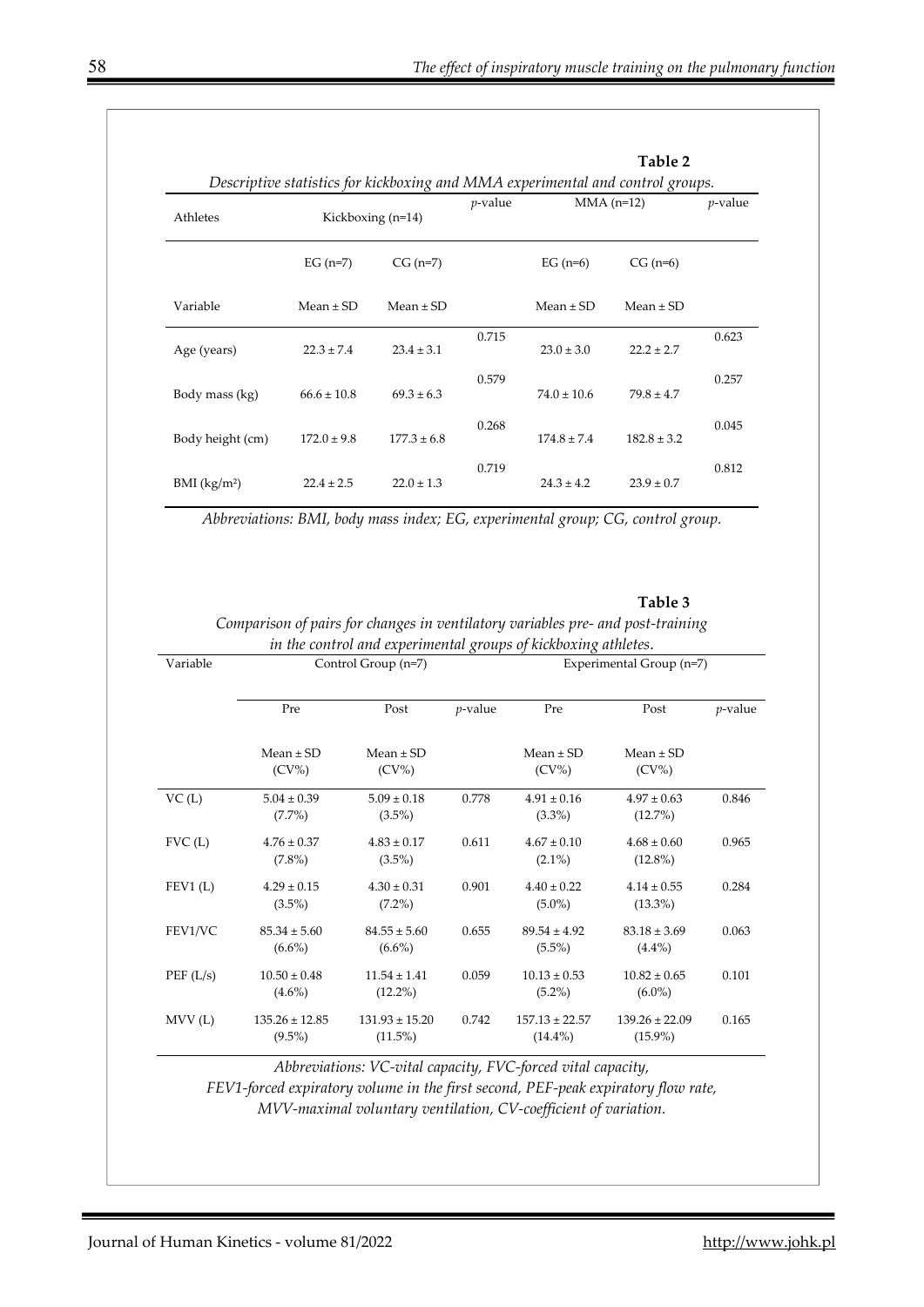| Variable            |                               | Control Group (n=6)              | and experimental groups of MMA athletes.<br>Experimental Group (n=6) |                                 |                                |            |
|---------------------|-------------------------------|----------------------------------|----------------------------------------------------------------------|---------------------------------|--------------------------------|------------|
|                     | Pre                           | Post                             | $p$ -value                                                           | Pre                             | Post                           | $p$ -value |
|                     | $Mean \pm SD$<br>$(CV\%)$     | $Mean \pm SD$<br>$(CV\%)$        |                                                                      | $Mean \pm SD$<br>$(CV\%)$       | $Mean \pm SD$<br>$(CV\%)$      |            |
| VC(L)               | $5.15 \pm 0.54$<br>$(10.5\%)$ | $5.14 \pm 0.20$<br>$(3.9\%)$     | 0.949                                                                | $5.44 \pm 0.23$<br>$(4.2\%)$    | $5.36 \pm 0.27$<br>$(5.0\%)$   | 0.225      |
| FVC(L)              | $4.90 \pm 0.53$<br>$(10.8\%)$ | $4.79 \pm 0.23$<br>$(4.8\%)$     | 0.698                                                                | $5.08 \pm 0.25$<br>$(4.9\%)$    | $5.15 \pm 0.17$<br>$(3.3\%)$   | 0.247      |
| FEV1(L)             | $4.25 \pm 0.53$<br>$(12.5\%)$ | $4.09 \pm 0.20$<br>$(4.9\%)$     | 0.436                                                                | $4.51 \pm 0.23$<br>$(5.1\%)$    | $4.70 \pm 0.16$<br>$(3.4\%)$   | 0.038      |
| FEV1/VC             | $82.52 \pm 5.77$<br>$(7.0\%)$ | $79.63 \pm 3.02$<br>$(3.8\%)$    | 0.280                                                                | $82.94 \pm 4.64$<br>$(5.6\%)$   | $87.69 \pm 1.94$<br>$(2.2\%)$  | 0.044      |
| PEF(L/s)            | $10.28 \pm 0.56$<br>$(5.4\%)$ | $10.22 \pm 1.13$<br>$(11.1\%)$   | 0.915                                                                | $10.85 \pm 0.42$<br>$(3.9\%)$   | $11.08 \pm 0.51$<br>$(4.6\%)$  | 0.081      |
| MV <sub>U</sub> (L) | $135.15 \pm 28.72$<br>(21.3%) | $126.32 \pm 23.11$<br>$(18.3\%)$ | 0.514                                                                | $125.78 \pm 10.28$<br>$(8.2\%)$ | $161.72 \pm 9.50$<br>$(5.9\%)$ | 0.005      |

*Comparison of pairs for changes in ventilatory variables pre- and post-training in the control* 

### **Discussion**

Researchers have already investigated the pulmonary function in athletes from various disciplines. To our knowledge, this study was the first to investigate IMT effects on pulmonary function in combat sports, specifically kickboxing and MMA. Notably, in this study, the measured values of VC and FVC in kickboxing were lower than the corresponding estimated values based on body height and age and calculated using the ERS formulas. In MMA athletes, besides the VC and the FVC, the MVV was also lower than the estimated values. This has been observed in other studies for dynamic sports athletes such as boxers (Mazic et al., 2015), and power athletes (Durmic et

al., 2017). Therefore, it may be concluded that standard exercises used in kickboxing and MMA training programs do not support pulmonary function markers, and adapting exercises from other sport disciplines, such as swimming, water polo, and rowing, may help improve respiratory function (Lazovic-Popovic et al., 2015; Mazic et al., 2015; Okrzymowska et al., 2019).

**Table 4** 

A comparison between MMA and kickboxing before IMT training shows no significant difference between the two sports when considering the results as percentages of the estimated values. Ermis et al. (2019) compared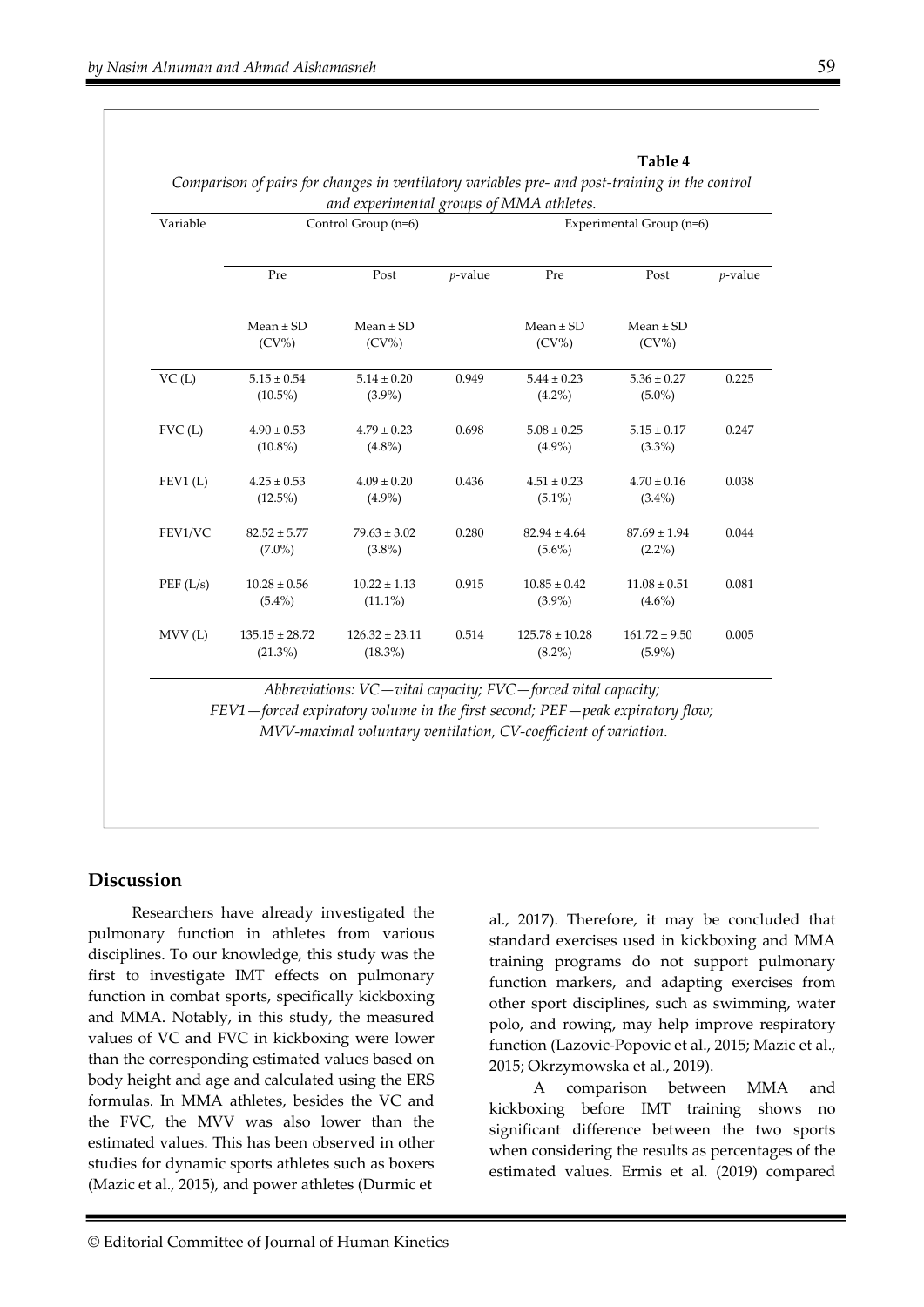practitioners of four martial arts (judo, Muay Thai, boxing, and Taekwondo) and found no significant difference in the measured pulmonary functions in their sample ( $n = 58$ ).

The training period was set at six weeks, as this was the period of highest improvements reported by Romer et al. (2003). The post-training results differed between the two experimental groups; but the two control groups showed no significant changes after the six weeks. The VC and FVC were lower than the estimated levels for both groups of athletes (kickboxing and MMA) and showed no significant change after training. This might be explained by the fact that the FVC and the VC reflect individual lung size and further growth in adults who already reached their optimized lung function is limited (Plavsic et al., 2011). In a study conducted by Sherrill et al. (1989) on 1,024 subjects, they reported that lung function stopped increasing by the age of 19.8 years in males, indicating limited further growth in adults after that average age. The effect of the interaction between the sport disciplines and the six weeks of IMT within the two MMA and kickboxing experimental groups showed a significant effect in favor of MMA athletes for the pulmonary functions FEV1/VC and MVV. However, no significant changes were recorded in the rest of the functions. These results indicate an effect of the sport discipline on the efficiency of IMT, however, a generalization of this indication needs further investigation on a larger group of athletes.

Kickboxing athletes also showed no significant changes in their pulmonary function markers (FEV1, PEF, and MVV). The study on the interaction between the IMT time factor and the two experimental and control groups of kickboxing athletes confirmed the paired test findings providing no significant effect of IMT on the measured functions. Similar results were reported in some studies for other sport disciplines (Romer et al., 2003; Sperlich et al., 2009; Volianitis et al., 2001). This might be explained by the fact that the measured basic pulmonary function variables in kickboxing athletes before training were close to or above 100% of the estimated standard limits based on age and body height. In a study by Okrzymowska et al. (2019) performed with disabled swimmers (n = 16), all the measured pulmonary functions

increased significantly after IMT, but by the beginning of the study, the basic variables were lower than the estimated normal values (70–80% of the standard ones), which may explain the existence of a capacity for improvement, which may not be the case for kickboxing athletes in this study.

Considering MMA athletes, significant improvements were recorded in the FEV1 and MVV pulmonary function markers and the FEV1/VC ratio ( $p < 0.05$ ). This is in contradiction with the kickboxing athletes' results in this study and with the research conducted by Sperlich et al. (2009) using the same Ultrabreathe resistive lung training device. In that study, none of the measured pulmonary function markers changed significantly, and no significant improvement in performance was recorded. The study on the interaction between the IMT time effect and the two experimental and control groups of MMA athletes confirmed the paired test findings providing significant effect of IMT in favor of the experimental group for two measures, i.e., MVV and FEV1/VC. However, some studies showed improvement in FEV1 after IMT (Mackala et al., 2019). Koc and Saritas (2019) reported a significant increase in FEV1 and MVV values after IMT in favor of the experimental group, with  $p < 0.05$ . Hajghanbari et al. (2013), in a review of 21 papers, also reported significant increment in FEV1 and MVV after IMT and no significant change in FVC. In this study, the MVV values of MMA athletes before IMT were lower than the standard values, and thus, space for improvement exists (Okrzymowska et al., 2019).

Even though the PEF is an important marker of expiratory muscle strength, it showed no changes in both type of sports and in both control and experimental groups. Similar results were reported by Mackala et al. (2019). Differences in the motivation of athletes participating in the study might also account for the results of the study; this was also reported by Volianitis et al. (2001).

### *Study Limitations*

There are some limitations of this study which should be acknowledged. The study included only 26 male athletes; further investigation on a larger sample and with both genders could provide more specific results and enable the generalization of the study results.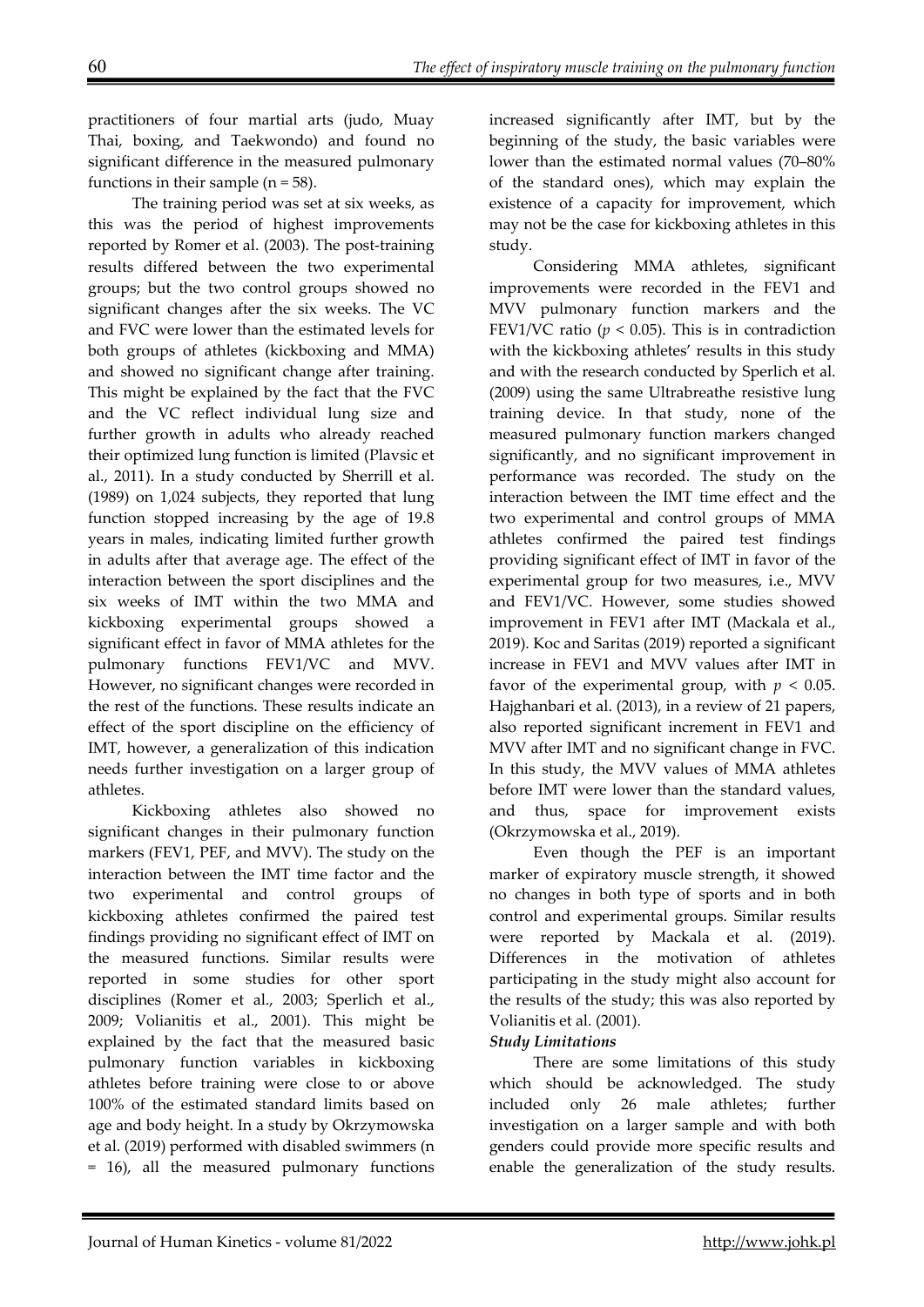Further investigation on the long-term effect of IMT on pulmonary function after stopping training can better help determine the reversibility of training and the training capacity needed to maintain the improvement (Romer et al., 2003). Investigating other pulmonary function variables, such as maximum inspiratory and maximum expiratory pressure, and performance of athletes would better support the study, given the number of studies which have reported improvements in performance and/or maximum inspiratory pressure, although no significant changes in the pulmonary function markers were reported (Vašícková et al., 2017; Volianitis et al., 2001).

The Ultrabreathe system used in this study is a resistance-based trainer with a sleeve to adjust resistance based on the user's capacity to achieve 30 breaths with no scale to show the actual resistance. This may influence the results based on the athletes' own judgment and their motivation while performing the exercises.

#### **Conclusions**

In conclusion, at the beginning of the six weeks of intervention, MMA and kickboxing athletes showed no difference in their measured pulmonary function. The 6-week resistive IMT

increased significantly the pulmonary function variables (FEV1, MVV, and FEV1/VC) in MMA athletes, but did not improve any variable in kickboxing athletes. When investigating the effect of interaction between IMT and sport discipline, the results yielded significant changes in two variables: MVV and FEV1/VC in MMA athletes in comparison with kickboxing athletes. Indicating that the benefits of IMT were related to the type of sport within our sample means it can be a good exercise for some athletes and some sports. Also, changes in the MMA athletes' measurements yielded significant differences due the effect of the interaction between the training factor and the discipline factor. However, evaluation of IMT feedback on the pulmonary function is complex, and these results need further investigation on a larger sample and for longer periods to generalize the results and understand the mechanism behind these changes. Considering the few studies investigating the pulmonary function in combat sports and, to our knowledge, no studies considering IMT in kickboxing and MMA, it is believed that this study will contribute to the literature in the field.

### **Acknowledgements**

The authors thank the German-Jordanian University for its support in conducting this study using the laboratory devices. We would like to thank the athletes for the participation in this study.

### **References**

- Atan, T., Akyol, P., & Çebi, M. (2013). Comparison of respiratory functions of athletes engaged in different individual sports branches. *Dicle Medical Journal, 40*(2), 192–198. https://doi.org/10.5798/diclemedj.0921.2013.02.0253
- Bakhtar, F, Ahmad, Aminisani, N, Gilani, N. (2019). Psychological, social, and environmental predictors of physical activity among older adults: The socio-ecological approach using structural equation modeling analysis. *Baltic Journal of Health and Physical Activity*, 11(2), 117-126. https://doi:10.29359/BJHPA.11.2.12
- Beaumont, M., Mialon, P., Ber-Moy, C. L., Lochon, C., Péran, L., Pichon, R., Gut-Gobert, C., Leroyer, C., Morelot-Panzini, C., & Couturaud, F. (2015). Inspiratory muscle training during pulmonary rehabilitation in chronic obstructive pulmonary disease. *Chronic Respiratory Disease, 12*(4), 305–312. https://doi.org/10.1177/1479972315594625
- Durmic, T., Lazovic Popovic, B., Zlatkovic Svenda, M., Djelic, M., Zugic, V., Gavrilovic, T., Mihailovic, Z., Zdravkovic, M., & Leischik, R. (2017). The training type influence on male elite athletes' ventilatory function. *BMJ Open Sport & Exercise Medicine, 3*(1). https://doi.org/10.1136/bmjsem-2017-000240
- Elbouhy, M. S., AbdelHalim, H. A., & Hashem, A. M. A. (2014). Effect of respiratory muscles training in weaning of mechanically ventilated COPD patients. *Egyptian Journal of Chest Diseases and Tuberculosis, 63*(3), 679–687. https://doi.org/10.1016/j.ejcdt.2014.03.008
- Enright, S., Chatham, K., Ionescu, A. A., Unnithan, V. B., & Shale, D. J. (2004). Inspiratory muscle training improves lung function and exercise capacity in adults with cystic fibrosis. *Chest, 126*(2), 405–411. https://doi.org/10.1378/chest.126.2.405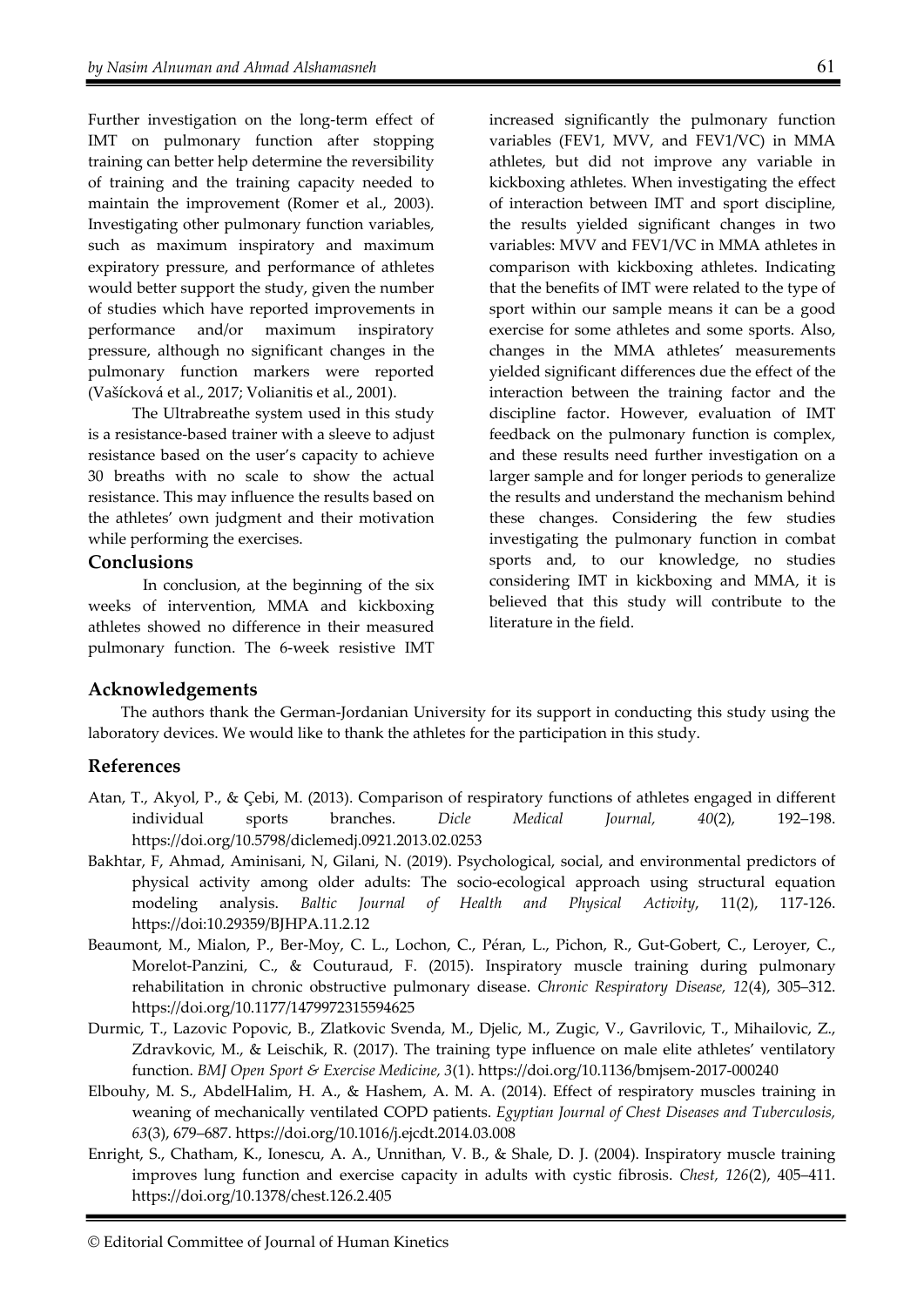- Ermiş, E., Yılmaz, A. K., & Mayda, M. H. (2019). Analysis of Respiratory Functions and Respiratory Muscle Strength of Martial Arts Athletes. *International Journal of Applied Exercise Physiology, 8*(1), 10-17. https://doi.org/10.30472/ijaep.v8i1.328
- HajGhanbari, B., Yamabayashi, C., Buna, T. R., Coelho, J. D., Freedman, K. D., Morton, T. A., Palmer, S. A., Toy, M. A., Walsh, C., Sheel, A. W., & Reid, W. D. (2013). Effects of respiratory muscle training on performance in athletes. *Journal of Strength and Conditioning Research, 27*(6), 1643–1663. https://doi.org/10.1519/jsc.0b013e318269f73f
- Karsten, M., Ribeiro, G. S., Esquivel, M. S., & Matte, D. L. (2018). The effects of inspiratory muscle training with linear workload devices on the sports performance and cardiopulmonary function of athletes: A systematic review and meta-analysis. *Physical Therapy in Sport, 34*, 92–104. https://doi.org/10.1016/j.ptsp.2018.09.004
- Koç, M., & Saritaş, N. (2019). The effect of respiratory muscle training on aerobic and anaerobic strength in adolescent taekwondo athletes. *Journal of Education and Training Studies, 7*(2), 103. https://doi.org/10.11114/jets.v7i2.3764
- Lazovic, B., Mazic, S., Suzic-Lazic, J., Djelic, M., Djordjevic-Saranovic, S., Durmic, T., Zikic, D., & Zugic, V. (2015). Respiratory adaptations in different types of sport. *European Review for Medical and Pharmacological Sciences, 19*(12), 2269–2274.
- Lomax, M., Grant, I., & Corbett, J. (2011). Inspiratory muscle warm-up and inspiratory muscle training: Separate and combined effects on intermittent running to exhaustion. *Journal of Sports Sciences, 29*(6), 563–569. https://doi.org/10.1080/02640414.2010.543911
- Mackała, K., Kurzaj, M., Okrzymowska, P., Stodółka, J., Coh, M., & Rożek-Piechura, K. (2019). The effect of respiratory muscle training on the pulmonary function, lung ventilation, and endurance performance of young soccer players. *International Journal of Environmental Research and Public Health, 17*(1), 234. https://doi.org/10.3390/ijerph17010234
- Mazic, S., Lazovic, B., Djelic, M., Suzic-Lazic, J., Djordjevic-Saranovic, S., Durmic, T., Soldatovic, I., Zikic, D., Gluvic, Z., & Zugic, V. (2015). Respiratory parameters in elite athletes – does sport have an influence? Revista Portuguesa De Pneumologia (English Edition), 21(4), 192–197. https://doi.org/10.1016/j.rppnen.2014.12.003
- Menzes, K. K. P., Nascimento, L. R., Avelino, P. R., Polese, J. C., & Salmela, L. F. T. (2018). A review on respiratory muscle training devices. *Journal of Pulmonary & Respiratory Medicine, 08*(02). https://doi.org/10.4172/2161-105x.1000451
- Miller, M. R., Crapo, R., Hankinson, J., Brusasco, V., Burgos, F., Casaburi, R., Coates, A., Enright, P., van der Grinten, C. P. M., Gustafsson, P., Jensen, R., Johnson, D. C., MacIntyre, N., McKay, R., Navajas, D., Pedersen, O. F., Pellegrino, R., Viegi, G., & Wanger, J. (2005). General considerations for lung function testing. *European Respiratory Journal, 26*(1), 153–161. https://doi.org/10.1183/09031936.05.00034505
- Okrzymowska, P., Kurzaj, M., Seidel, W., & Rożek-Piechura, K. (2019). Eight weeks of inspiratory muscle training improves pulmonary function in disabled swimmers—a randomized trial. International *Journal of Environmental Research and Public Health, 16*(10), 1747. https://doi.org/10.3390/ijerph16101747
- Özdal, M. (2016). Acute effects of inspiratory muscle warm-up on pulmonary function in healthy subjects. *Respiratory Physiology & Neurobiology, 227*, 23–26. https://doi.org/10.1016/j.resp.2016.02.006
- Plavsic, J., Djordjevic-Saranovic, S., Gavrilovic, T., Zlatkovic, J., & Mazic, S. (2011). Respiratory parameters of elite national water polo and volleyball players. *British Journal of Sports Medicine, 45*(6), 539–539. https://doi.org/10.1136/bjsm.2011.084558.18
- Quanjer, P. H., Tammeling, G. J., Cotes, J. E., Pedersen, O. F., Peslin, R., & Yernault, J.-C. (1993). Lung volumes and forced ventilatory flows. *European Respiratory Journal, 6*(Suppl 16), 5–40. https://doi.org/10.1183/09041950.005s1693
- Romer, L. M., McConnell, A. K., & Jones, D. A. (2002). Effects of inspiratory muscle training on time-trial performance in trained cyclists. *Journal of Sports Sciences, 20*(7), 547–590. https://doi.org/10.1080/026404102760000053
- Romer, L. M., & McConnell, A. K. (2003). Specificity and reversibility of inspiratory muscle training. *Medicine & Science in Sports & Exercise, 35*(2), 237–244. https://doi.org/10.1249/01.mss.0000048642.58419.1e